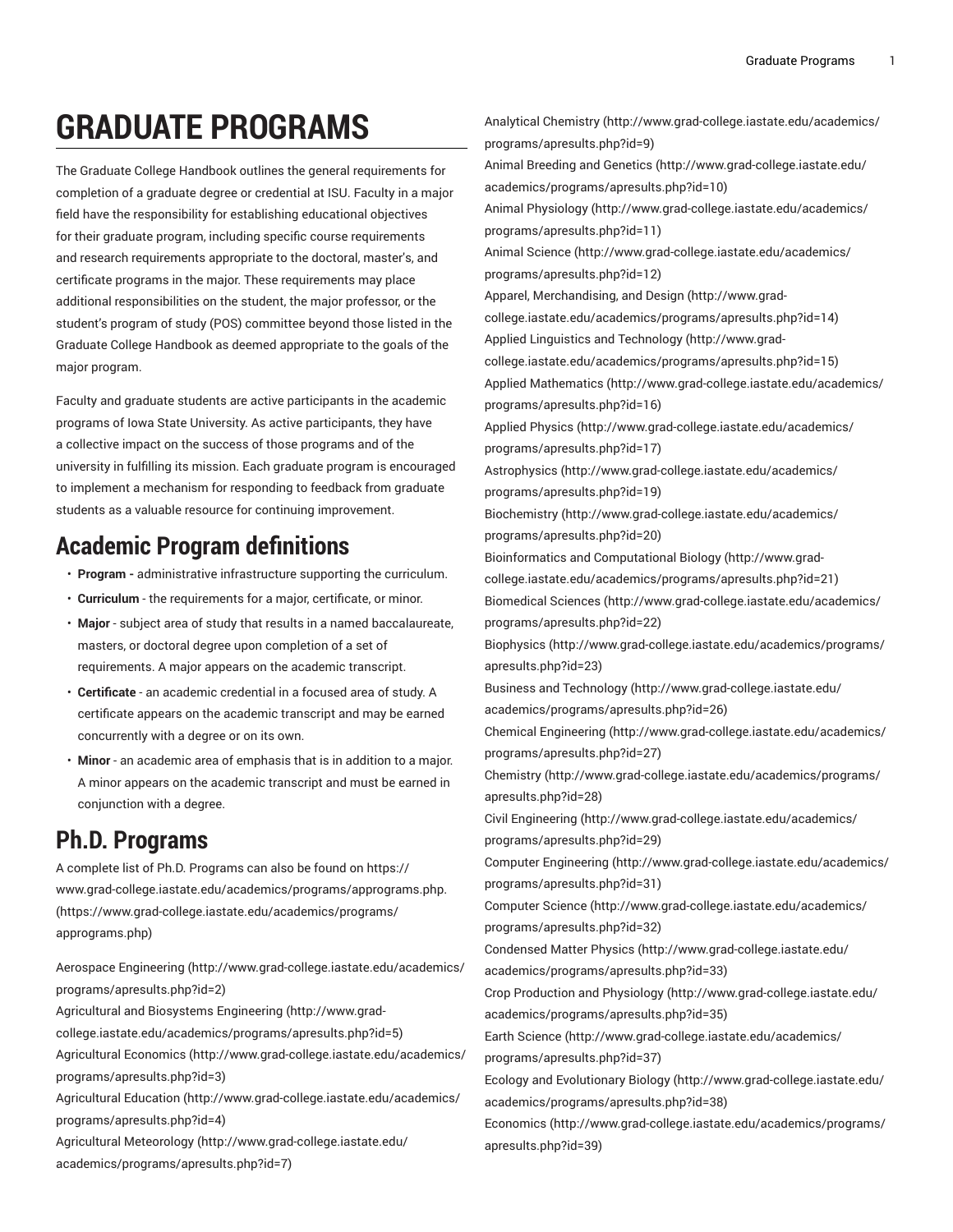[Education](http://www.grad-college.iastate.edu/academics/programs/apresults.php?id=40) ([http://www.grad-college.iastate.edu/academics/programs/](http://www.grad-college.iastate.edu/academics/programs/apresults.php?id=40) [apresults.php?id=40](http://www.grad-college.iastate.edu/academics/programs/apresults.php?id=40)) [Electrical Engineering \(http://www.grad-college.iastate.edu/academics/](http://www.grad-college.iastate.edu/academics/programs/apresults.php?id=41) [programs/apresults.php?id=41](http://www.grad-college.iastate.edu/academics/programs/apresults.php?id=41)) [Engineering Mechanics](http://www.grad-college.iastate.edu/academics/programs/apresults.php?id=43) ([http://www.grad-college.iastate.edu/academics/](http://www.grad-college.iastate.edu/academics/programs/apresults.php?id=43) [programs/apresults.php?id=43](http://www.grad-college.iastate.edu/academics/programs/apresults.php?id=43)) [Entomology](http://www.grad-college.iastate.edu/academics/programs/apresults.php?id=45) ([http://www.grad-college.iastate.edu/academics/programs/](http://www.grad-college.iastate.edu/academics/programs/apresults.php?id=45) [apresults.php?id=45](http://www.grad-college.iastate.edu/academics/programs/apresults.php?id=45)) [Environmental](http://www.grad-college.iastate.edu/academics/programs/apresults.php?id=46) Science ([http://www.grad-college.iastate.edu/academics/](http://www.grad-college.iastate.edu/academics/programs/apresults.php?id=46) [programs/apresults.php?id=46](http://www.grad-college.iastate.edu/academics/programs/apresults.php?id=46)) [Fisheries Biology \(http://www.grad-college.iastate.edu/academics/](http://www.grad-college.iastate.edu/academics/programs/apresults.php?id=49) [programs/apresults.php?id=49](http://www.grad-college.iastate.edu/academics/programs/apresults.php?id=49)) Food Science and [Technology \(http://www.grad-college.iastate.edu/](http://www.grad-college.iastate.edu/academics/programs/apresults.php?id=50) [academics/programs/apresults.php?id=50\)](http://www.grad-college.iastate.edu/academics/programs/apresults.php?id=50) [Forestry \(http://www.grad-college.iastate.edu/academics/programs/](http://www.grad-college.iastate.edu/academics/programs/apresults.php?id=51) [apresults.php?id=51](http://www.grad-college.iastate.edu/academics/programs/apresults.php?id=51)) [Genetics and Genomics](http://www.grad-college.iastate.edu/academics/programs/apresults.php?id=52) ([http://www.grad-college.iastate.edu/](http://www.grad-college.iastate.edu/academics/programs/apresults.php?id=52) [academics/programs/apresults.php?id=52\)](http://www.grad-college.iastate.edu/academics/programs/apresults.php?id=52) [Geology](http://www.grad-college.iastate.edu/academics/programs/apresults.php?id=53) ([http://www.grad-college.iastate.edu/academics/programs/](http://www.grad-college.iastate.edu/academics/programs/apresults.php?id=53) [apresults.php?id=53](http://www.grad-college.iastate.edu/academics/programs/apresults.php?id=53)) [Gerontology \(http://www.grad-college.iastate.edu/academics/programs/](http://www.grad-college.iastate.edu/academics/programs/apresults.php?id=118) [apresults.php?id=118\)](http://www.grad-college.iastate.edu/academics/programs/apresults.php?id=118) High Energy [Physics \(http://www.grad-college.iastate.edu/academics/](http://www.grad-college.iastate.edu/academics/programs/apresults.php?id=55) [programs/apresults.php?id=55](http://www.grad-college.iastate.edu/academics/programs/apresults.php?id=55)) [Horticulture \(http://www.grad-college.iastate.edu/academics/programs/](http://www.grad-college.iastate.edu/academics/programs/apresults.php?id=58) [apresults.php?id=58](http://www.grad-college.iastate.edu/academics/programs/apresults.php?id=58)) [Hospitality Management \(http://www.grad-college.iastate.edu/](http://www.grad-college.iastate.edu/academics/programs/apresults.php?id=59) [academics/programs/apresults.php?id=59\)](http://www.grad-college.iastate.edu/academics/programs/apresults.php?id=59) [Human Computer Interaction \(http://www.grad-college.iastate.edu/](http://www.grad-college.iastate.edu/academics/programs/apresults.php?id=60) [academics/programs/apresults.php?id=60\)](http://www.grad-college.iastate.edu/academics/programs/apresults.php?id=60) Human [Development](http://www.grad-college.iastate.edu/academics/programs/apresults.php?id=61) and Family Studies ([http://www.grad](http://www.grad-college.iastate.edu/academics/programs/apresults.php?id=61)[college.iastate.edu/academics/programs/apresults.php?id=61\)](http://www.grad-college.iastate.edu/academics/programs/apresults.php?id=61) [Immunobiology](http://www.grad-college.iastate.edu/academics/programs/apresults.php?id=62) ([http://www.grad-college.iastate.edu/academics/](http://www.grad-college.iastate.edu/academics/programs/apresults.php?id=62) [programs/apresults.php?id=62](http://www.grad-college.iastate.edu/academics/programs/apresults.php?id=62)) Industrial and Agricultural [Technology \(http://www.grad](http://www.grad-college.iastate.edu/academics/programs/apresults.php?id=63)[college.iastate.edu/academics/programs/apresults.php?id=63\)](http://www.grad-college.iastate.edu/academics/programs/apresults.php?id=63) [Industrial Engineering \(http://www.grad-college.iastate.edu/academics/](http://www.grad-college.iastate.edu/academics/programs/apresults.php?id=65) [programs/apresults.php?id=65](http://www.grad-college.iastate.edu/academics/programs/apresults.php?id=65)) Inorganic [Chemistry](http://www.grad-college.iastate.edu/academics/programs/apresults.php?id=68) ([http://www.grad-college.iastate.edu/academics/](http://www.grad-college.iastate.edu/academics/programs/apresults.php?id=68) [programs/apresults.php?id=68](http://www.grad-college.iastate.edu/academics/programs/apresults.php?id=68)) [Kinesiology \(http://www.grad-college.iastate.edu/academics/programs/](http://www.grad-college.iastate.edu/academics/programs/apresults.php?id=73) [apresults.php?id=73](http://www.grad-college.iastate.edu/academics/programs/apresults.php?id=73)) [Materials Science and Engineering](http://www.grad-college.iastate.edu/academics/programs/apresults.php?id=75) ([http://www.grad-college.iastate.edu/](http://www.grad-college.iastate.edu/academics/programs/apresults.php?id=75) [academics/programs/apresults.php?id=75\)](http://www.grad-college.iastate.edu/academics/programs/apresults.php?id=75) [Mathematics \(http://www.grad-college.iastate.edu/academics/](http://www.grad-college.iastate.edu/academics/programs/apresults.php?id=76) [programs/apresults.php?id=76](http://www.grad-college.iastate.edu/academics/programs/apresults.php?id=76)) [Meat Science \(http://www.grad-college.iastate.edu/academics/](http://www.grad-college.iastate.edu/academics/programs/apresults.php?id=77) [programs/apresults.php?id=77](http://www.grad-college.iastate.edu/academics/programs/apresults.php?id=77)) [Mechanical Engineering \(http://www.grad-college.iastate.edu/](http://www.grad-college.iastate.edu/academics/programs/apresults.php?id=78) [academics/programs/apresults.php?id=78\)](http://www.grad-college.iastate.edu/academics/programs/apresults.php?id=78) [id=139\)](https://www.grad-college.iastate.edu/academics/programs/apresults.php?id=139)

[Meteorology](http://www.grad-college.iastate.edu/academics/programs/apresults.php?id=79) [\(http://www.grad-college.iastate.edu/academics/programs/](http://www.grad-college.iastate.edu/academics/programs/apresults.php?id=79) [apresults.php?id=79](http://www.grad-college.iastate.edu/academics/programs/apresults.php?id=79)) [Microbiology](http://www.grad-college.iastate.edu/academics/programs/apresults.php?id=80) ([http://www.grad-college.iastate.edu/academics/](http://www.grad-college.iastate.edu/academics/programs/apresults.php?id=80) [programs/apresults.php?id=80](http://www.grad-college.iastate.edu/academics/programs/apresults.php?id=80)) Molecular, Cellular and [Developmental](http://www.grad-college.iastate.edu/academics/programs/apresults.php?id=81) Biology [\(http://www.grad](http://www.grad-college.iastate.edu/academics/programs/apresults.php?id=81)[college.iastate.edu/academics/programs/apresults.php?id=81](http://www.grad-college.iastate.edu/academics/programs/apresults.php?id=81)) [Neuroscience \(http://www.grad-college.iastate.edu/academics/](http://www.grad-college.iastate.edu/academics/programs/apresults.php?id=82) [programs/apresults.php?id=82](http://www.grad-college.iastate.edu/academics/programs/apresults.php?id=82)) [Nuclear Physics \(http://www.grad-college.iastate.edu/academics/](http://www.grad-college.iastate.edu/academics/programs/apresults.php?id=83) [programs/apresults.php?id=83](http://www.grad-college.iastate.edu/academics/programs/apresults.php?id=83)) [Nutritional Sciences](http://www.grad-college.iastate.edu/academics/programs/apresults.php?id=84) ([http://www.grad-college.iastate.edu/academics/](http://www.grad-college.iastate.edu/academics/programs/apresults.php?id=84) [programs/apresults.php?id=84](http://www.grad-college.iastate.edu/academics/programs/apresults.php?id=84)) Organic [Chemistry \(http://www.grad-college.iastate.edu/academics/](http://www.grad-college.iastate.edu/academics/programs/apresults.php?id=85) [programs/apresults.php?id=85](http://www.grad-college.iastate.edu/academics/programs/apresults.php?id=85)) Physical [Chemistry](http://www.grad-college.iastate.edu/academics/programs/apresults.php?id=86) [\(http://www.grad-college.iastate.edu/academics/](http://www.grad-college.iastate.edu/academics/programs/apresults.php?id=86) [programs/apresults.php?id=86](http://www.grad-college.iastate.edu/academics/programs/apresults.php?id=86)) [Physics \(http://www.grad-college.iastate.edu/academics/programs/](http://www.grad-college.iastate.edu/academics/programs/apresults.php?id=87) [apresults.php?id=87](http://www.grad-college.iastate.edu/academics/programs/apresults.php?id=87)) [Plant Biology](http://www.grad-college.iastate.edu/academics/programs/apresults.php?id=88) ([http://www.grad-college.iastate.edu/academics/](http://www.grad-college.iastate.edu/academics/programs/apresults.php?id=88) [programs/apresults.php?id=88](http://www.grad-college.iastate.edu/academics/programs/apresults.php?id=88)) Plant [Breeding](http://www.grad-college.iastate.edu/academics/programs/apresults.php?id=89) ([http://www.grad-college.iastate.edu/academics/](http://www.grad-college.iastate.edu/academics/programs/apresults.php?id=89) [programs/apresults.php?id=89](http://www.grad-college.iastate.edu/academics/programs/apresults.php?id=89)) Plant [Pathology \(http://www.grad-college.iastate.edu/academics/](http://www.grad-college.iastate.edu/academics/programs/apresults.php?id=90) [programs/apresults.php?id=90](http://www.grad-college.iastate.edu/academics/programs/apresults.php?id=90)) [Population](https://www.grad-college.iastate.edu/academics/programs/apresults.php?id=141) Sciences in Animal Health ([https://www.grad](https://www.grad-college.iastate.edu/academics/programs/apresults.php?id=141)[college.iastate.edu/academics/programs/apresults.php?id=141\)](https://www.grad-college.iastate.edu/academics/programs/apresults.php?id=141) [Psychology](http://www.grad-college.iastate.edu/academics/programs/apresults.php?id=93) ([http://www.grad-college.iastate.edu/academics/programs/](http://www.grad-college.iastate.edu/academics/programs/apresults.php?id=93) [apresults.php?id=93](http://www.grad-college.iastate.edu/academics/programs/apresults.php?id=93)) Rhetoric and Professional [Communication](http://www.grad-college.iastate.edu/academics/programs/apresults.php?id=96) [\(http://www.grad](http://www.grad-college.iastate.edu/academics/programs/apresults.php?id=96)[college.iastate.edu/academics/programs/apresults.php?id=96](http://www.grad-college.iastate.edu/academics/programs/apresults.php?id=96)) Rural, Agricultural, Technological and [Environmental](https://www.grad-college.iastate.edu/academics/programs/apresults.php?id=139) History [\(https://](https://www.grad-college.iastate.edu/academics/programs/apresults.php?id=139) [www.grad-college.iastate.edu/academics/programs/apresults.php?](https://www.grad-college.iastate.edu/academics/programs/apresults.php?id=139) [Rural Sociology \(http://www.grad-college.iastate.edu/academics/](http://www.grad-college.iastate.edu/academics/programs/apresults.php?id=97) [programs/apresults.php?id=97](http://www.grad-college.iastate.edu/academics/programs/apresults.php?id=97)) [Sociology \(http://www.grad-college.iastate.edu/academics/programs/](http://www.grad-college.iastate.edu/academics/programs/apresults.php?id=101) [apresults.php?id=101](http://www.grad-college.iastate.edu/academics/programs/apresults.php?id=101)) [Soil Science](http://www.grad-college.iastate.edu/academics/programs/apresults.php?id=102) [\(http://www.grad-college.iastate.edu/academics/programs/](http://www.grad-college.iastate.edu/academics/programs/apresults.php?id=102) [apresults.php?id=102](http://www.grad-college.iastate.edu/academics/programs/apresults.php?id=102)) [Statistics \(http://www.grad-college.iastate.edu/academics/programs/](http://www.grad-college.iastate.edu/academics/programs/apresults.php?id=103) [apresults.php?id=103](http://www.grad-college.iastate.edu/academics/programs/apresults.php?id=103)) [Sustainable](http://catalog.iastate.edu/collegeofagricultureandlifesciences/sustainableagriculture/) Agriculture [\(http://catalog.iastate.edu/](http://catalog.iastate.edu/collegeofagricultureandlifesciences/sustainableagriculture/) [collegeofagricultureandlifesciences/sustainableagriculture/](http://catalog.iastate.edu/collegeofagricultureandlifesciences/sustainableagriculture/)) [Toxicology](http://www.grad-college.iastate.edu/academics/programs/apresults.php?id=108) ([http://www.grad-college.iastate.edu/academics/programs/](http://www.grad-college.iastate.edu/academics/programs/apresults.php?id=108) [apresults.php?id=108](http://www.grad-college.iastate.edu/academics/programs/apresults.php?id=108))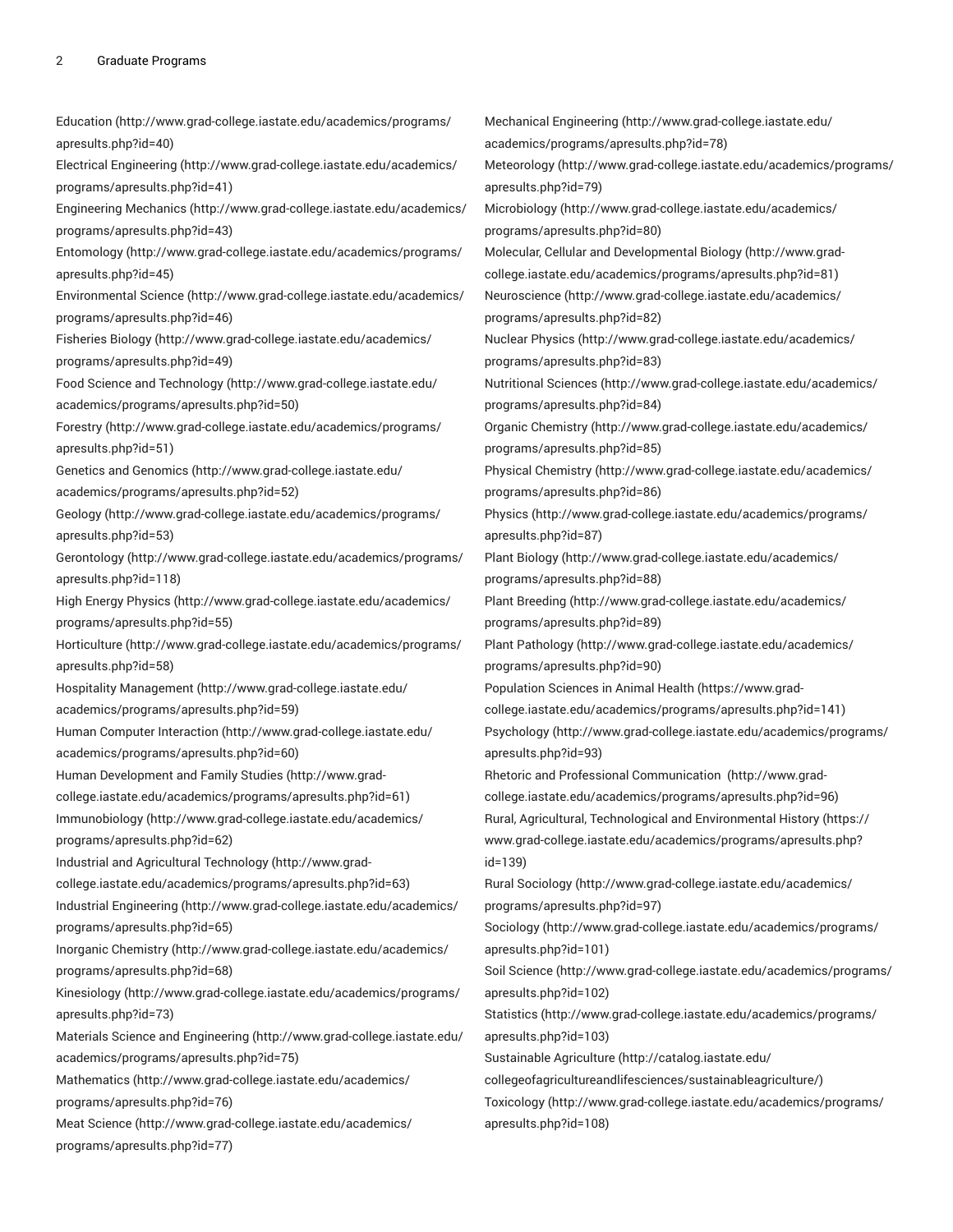Veterinary [Microbiology](http://www.grad-college.iastate.edu/academics/programs/apresults.php?id=112) ([http://www.grad-college.iastate.edu/](http://www.grad-college.iastate.edu/academics/programs/apresults.php?id=112) [academics/programs/apresults.php?id=112](http://www.grad-college.iastate.edu/academics/programs/apresults.php?id=112))

[Veterinary](http://www.grad-college.iastate.edu/academics/programs/apresults.php?id=113) Pathology ([http://www.grad-college.iastate.edu/academics/](http://www.grad-college.iastate.edu/academics/programs/apresults.php?id=113) [programs/apresults.php?id=113\)](http://www.grad-college.iastate.edu/academics/programs/apresults.php?id=113)

Wildlife [Ecology](http://www.grad-college.iastate.edu/academics/programs/apresults.php?id=115) ([http://www.grad-college.iastate.edu/academics/](http://www.grad-college.iastate.edu/academics/programs/apresults.php?id=115) [programs/apresults.php?id=115\)](http://www.grad-college.iastate.edu/academics/programs/apresults.php?id=115)

Wind Energy Science, [Engineering,](http://www.grad-college.iastate.edu/academics/programs/apresults.php?id=116) and Policy ([http://www.grad](http://www.grad-college.iastate.edu/academics/programs/apresults.php?id=116)[college.iastate.edu/academics/programs/apresults.php?id=116](http://www.grad-college.iastate.edu/academics/programs/apresults.php?id=116))

### **Master's Programs**

A complete list of Graduate level programs is available at [https://](https://www.grad-college.iastate.edu/academics/programs/apprograms.php) [www.grad-college.iastate.edu/academics/programs/apprograms.php](https://www.grad-college.iastate.edu/academics/programs/apprograms.php).

[Accounting](http://www.grad-college.iastate.edu/academics/programs/apresults.php?id=1) ([http://www.grad-college.iastate.edu/academics/programs/](http://www.grad-college.iastate.edu/academics/programs/apresults.php?id=1) [apresults.php?id=1\)](http://www.grad-college.iastate.edu/academics/programs/apresults.php?id=1)

Aerospace [Engineering \(http://www.grad-college.iastate.edu/academics/](http://www.grad-college.iastate.edu/academics/programs/apresults.php?id=2) [programs/apresults.php?id=2\)](http://www.grad-college.iastate.edu/academics/programs/apresults.php?id=2)

[Agricultural and Biosystems Engineering](http://www.grad-college.iastate.edu/academics/programs/apresults.php?id=5) ([http://www.grad-](http://www.grad-college.iastate.edu/academics/programs/apresults.php?id=5)

[college.iastate.edu/academics/programs/apresults.php?id=5](http://www.grad-college.iastate.edu/academics/programs/apresults.php?id=5))

[Agricultural](http://www.grad-college.iastate.edu/academics/programs/apresults.php?id=3) Economics [\(http://www.grad-college.iastate.edu/academics/](http://www.grad-college.iastate.edu/academics/programs/apresults.php?id=3) [programs/apresults.php?id=3\)](http://www.grad-college.iastate.edu/academics/programs/apresults.php?id=3)

[Agricultural](http://www.grad-college.iastate.edu/academics/programs/apresults.php?id=4) Education [\(http://www.grad-college.iastate.edu/academics/](http://www.grad-college.iastate.edu/academics/programs/apresults.php?id=4) [programs/apresults.php?id=4\)](http://www.grad-college.iastate.edu/academics/programs/apresults.php?id=4)

Agricultural [Meteorology \(http://www.grad-college.iastate.edu/](http://www.grad-college.iastate.edu/academics/programs/apresults.php?id=7)

[academics/programs/apresults.php?id=7](http://www.grad-college.iastate.edu/academics/programs/apresults.php?id=7))

[Agronomy](http://www.grad-college.iastate.edu/academics/programs/apresults.php?id=8) ([http://www.grad-college.iastate.edu/academics/programs/](http://www.grad-college.iastate.edu/academics/programs/apresults.php?id=8) [apresults.php?id=8\)](http://www.grad-college.iastate.edu/academics/programs/apresults.php?id=8)

Analytical [Chemistry](http://www.grad-college.iastate.edu/academics/programs/apresults.php?id=9) ([http://www.grad-college.iastate.edu/academics/](http://www.grad-college.iastate.edu/academics/programs/apresults.php?id=9) [programs/apresults.php?id=9\)](http://www.grad-college.iastate.edu/academics/programs/apresults.php?id=9)

Animal [Breeding](http://www.grad-college.iastate.edu/academics/programs/apresults.php?id=10) and Genetics ([http://www.grad-college.iastate.edu/](http://www.grad-college.iastate.edu/academics/programs/apresults.php?id=10) [academics/programs/apresults.php?id=10\)](http://www.grad-college.iastate.edu/academics/programs/apresults.php?id=10)

[Animal Physiology \(http://www.grad-college.iastate.edu/academics/](http://www.grad-college.iastate.edu/academics/programs/apresults.php?id=11) [programs/apresults.php?id=11](http://www.grad-college.iastate.edu/academics/programs/apresults.php?id=11))

[Animal Science \(http://www.grad-college.iastate.edu/academics/](http://www.grad-college.iastate.edu/academics/programs/apresults.php?id=12) [programs/apresults.php?id=12](http://www.grad-college.iastate.edu/academics/programs/apresults.php?id=12))

[Anthropology](http://www.grad-college.iastate.edu/academics/programs/apresults.php?id=13) [\(http://www.grad-college.iastate.edu/academics/](http://www.grad-college.iastate.edu/academics/programs/apresults.php?id=13) [programs/apresults.php?id=13](http://www.grad-college.iastate.edu/academics/programs/apresults.php?id=13))

Apparel, [Merchandising,](http://www.grad-college.iastate.edu/academics/programs/apresults.php?id=14) and Design ([http://www.grad-](http://www.grad-college.iastate.edu/academics/programs/apresults.php?id=14)

[college.iastate.edu/academics/programs/apresults.php?id=14\)](http://www.grad-college.iastate.edu/academics/programs/apresults.php?id=14)

[Applied Mathematics \(http://www.grad-college.iastate.edu/academics/](http://www.grad-college.iastate.edu/academics/programs/apresults.php?id=16) [programs/apresults.php?id=16](http://www.grad-college.iastate.edu/academics/programs/apresults.php?id=16))

[Applied Physics](http://www.grad-college.iastate.edu/academics/programs/apresults.php?id=17) ([http://www.grad-college.iastate.edu/academics/](http://www.grad-college.iastate.edu/academics/programs/apresults.php?id=17) [programs/apresults.php?id=17](http://www.grad-college.iastate.edu/academics/programs/apresults.php?id=17))

[Architecture](http://www.grad-college.iastate.edu/academics/programs/apresults.php?id=18) ([http://www.grad-college.iastate.edu/academics/programs/](http://www.grad-college.iastate.edu/academics/programs/apresults.php?id=18) [apresults.php?id=18](http://www.grad-college.iastate.edu/academics/programs/apresults.php?id=18))

Artificial [Intelligence](https://www.grad-college.iastate.edu/academics/programs/apresults.php?id=146) [\(https://www.grad-college.iastate.edu/academics/](https://www.grad-college.iastate.edu/academics/programs/apresults.php?id=146) [programs/apresults.php?id=146\)](https://www.grad-college.iastate.edu/academics/programs/apresults.php?id=146)

[Astrophysics](http://www.grad-college.iastate.edu/academics/programs/apresults.php?id=19) ([http://www.grad-college.iastate.edu/academics/](http://www.grad-college.iastate.edu/academics/programs/apresults.php?id=19) [programs/apresults.php?id=19](http://www.grad-college.iastate.edu/academics/programs/apresults.php?id=19))

Athletic [Training](https://www.grad-college.iastate.edu/academics/programs/apresults.php?id=145) ([https://www.grad-college.iastate.edu/academics/](https://www.grad-college.iastate.edu/academics/programs/apresults.php?id=145) [programs/apresults.php?id=145\)](https://www.grad-college.iastate.edu/academics/programs/apresults.php?id=145)

[Biochemistry \(http://www.grad-college.iastate.edu/academics/](http://www.grad-college.iastate.edu/academics/programs/apresults.php?id=20) [programs/apresults.php?id=20](http://www.grad-college.iastate.edu/academics/programs/apresults.php?id=20))

[Bioinformatics and Computational Biology \(http://www.grad-](http://www.grad-college.iastate.edu/academics/programs/apresults.php?id=21)

[college.iastate.edu/academics/programs/apresults.php?id=21](http://www.grad-college.iastate.edu/academics/programs/apresults.php?id=21))

[Biomedical Sciences](http://www.grad-college.iastate.edu/academics/programs/apresults.php?id=22) ([http://www.grad-college.iastate.edu/academics/](http://www.grad-college.iastate.edu/academics/programs/apresults.php?id=22) [programs/apresults.php?id=22](http://www.grad-college.iastate.edu/academics/programs/apresults.php?id=22))

[Biophysics \(http://www.grad-college.iastate.edu/academics/programs/](http://www.grad-college.iastate.edu/academics/programs/apresults.php?id=23) [apresults.php?id=23](http://www.grad-college.iastate.edu/academics/programs/apresults.php?id=23))

[Business Administration \(http://www.grad-college.iastate.edu/](http://www.grad-college.iastate.edu/academics/programs/apresults.php?id=25)

[academics/programs/apresults.php?id=25\)](http://www.grad-college.iastate.edu/academics/programs/apresults.php?id=25)

[Business Analytics \(http://www.grad-college.iastate.edu/academics/](http://www.grad-college.iastate.edu/academics/programs/apresults.php?id=119) [programs/apresults.php?id=119\)](http://www.grad-college.iastate.edu/academics/programs/apresults.php?id=119)

[Chemical Engineering](http://www.grad-college.iastate.edu/academics/programs/apresults.php?id=27) [\(http://www.grad-college.iastate.edu/academics/](http://www.grad-college.iastate.edu/academics/programs/apresults.php?id=27) [programs/apresults.php?id=27](http://www.grad-college.iastate.edu/academics/programs/apresults.php?id=27))

[Chemistry](http://www.grad-college.iastate.edu/academics/programs/apresults.php?id=28) ([http://www.grad-college.iastate.edu/academics/programs/](http://www.grad-college.iastate.edu/academics/programs/apresults.php?id=28) [apresults.php?id=28](http://www.grad-college.iastate.edu/academics/programs/apresults.php?id=28))

[Civil Engineering](http://www.grad-college.iastate.edu/academics/programs/apresults.php?id=29) ([http://www.grad-college.iastate.edu/academics/](http://www.grad-college.iastate.edu/academics/programs/apresults.php?id=29) [programs/apresults.php?id=29](http://www.grad-college.iastate.edu/academics/programs/apresults.php?id=29))

[Community and Regional Planning \(http://www.grad-college.iastate.edu/](http://www.grad-college.iastate.edu/academics/programs/apresults.php?id=30) [academics/programs/apresults.php?id=30\)](http://www.grad-college.iastate.edu/academics/programs/apresults.php?id=30)

Community [Development](https://www.agonline.iastate.edu/programs/community-development-ms/) ([https://www.agonline.iastate.edu/programs/](https://www.agonline.iastate.edu/programs/community-development-ms/) [community-development-ms/](https://www.agonline.iastate.edu/programs/community-development-ms/))

[Computer Engineering](http://www.grad-college.iastate.edu/academics/programs/apresults.php?id=31) [\(http://www.grad-college.iastate.edu/academics/](http://www.grad-college.iastate.edu/academics/programs/apresults.php?id=31) [programs/apresults.php?id=31](http://www.grad-college.iastate.edu/academics/programs/apresults.php?id=31))

[Computer Science](http://www.grad-college.iastate.edu/academics/programs/apresults.php?id=32) ([http://www.grad-college.iastate.edu/academics/](http://www.grad-college.iastate.edu/academics/programs/apresults.php?id=32) [programs/apresults.php?id=32](http://www.grad-college.iastate.edu/academics/programs/apresults.php?id=32))

[Condensed Matter Physics](http://www.grad-college.iastate.edu/academics/programs/apresults.php?id=33) ([http://www.grad-college.iastate.edu/](http://www.grad-college.iastate.edu/academics/programs/apresults.php?id=33) [academics/programs/apresults.php?id=33\)](http://www.grad-college.iastate.edu/academics/programs/apresults.php?id=33)

Creative Writing and [Environment](http://www.grad-college.iastate.edu/academics/programs/apresults.php?id=34) ([http://www.grad-college.iastate.edu/](http://www.grad-college.iastate.edu/academics/programs/apresults.php?id=34) [academics/programs/apresults.php?id=34\)](http://www.grad-college.iastate.edu/academics/programs/apresults.php?id=34)

Crop Production and [Physiology \(http://www.grad-college.iastate.edu/](http://www.grad-college.iastate.edu/academics/programs/apresults.php?id=35) [academics/programs/apresults.php?id=35\)](http://www.grad-college.iastate.edu/academics/programs/apresults.php?id=35)

[Cyber Security](http://www.grad-college.iastate.edu/academics/programs/apresults.php?id=66) [\(http://www.grad-college.iastate.edu/academics/](http://www.grad-college.iastate.edu/academics/programs/apresults.php?id=66) [programs/apresults.php?id=66](http://www.grad-college.iastate.edu/academics/programs/apresults.php?id=66))

Diet and [Exercise](http://www.grad-college.iastate.edu/academics/programs/apresults.php?id=36) ([http://www.grad-college.iastate.edu/academics/](http://www.grad-college.iastate.edu/academics/programs/apresults.php?id=36) [programs/apresults.php?id=36](http://www.grad-college.iastate.edu/academics/programs/apresults.php?id=36))

Earth [Science](http://www.grad-college.iastate.edu/academics/programs/apresults.php?id=37) ([http://www.grad-college.iastate.edu/academics/](http://www.grad-college.iastate.edu/academics/programs/apresults.php?id=37) [programs/apresults.php?id=37](http://www.grad-college.iastate.edu/academics/programs/apresults.php?id=37))

Ecology and [Evolutionary](http://www.grad-college.iastate.edu/academics/programs/apresults.php?id=38) Biology [\(http://www.grad-college.iastate.edu/](http://www.grad-college.iastate.edu/academics/programs/apresults.php?id=38) [academics/programs/apresults.php?id=38\)](http://www.grad-college.iastate.edu/academics/programs/apresults.php?id=38)

[Economics](http://www.grad-college.iastate.edu/academics/programs/apresults.php?id=39) ([http://www.grad-college.iastate.edu/academics/programs/](http://www.grad-college.iastate.edu/academics/programs/apresults.php?id=39) [apresults.php?id=39](http://www.grad-college.iastate.edu/academics/programs/apresults.php?id=39))

[Education \(http://www.grad-college.iastate.edu/academics/programs/](http://www.grad-college.iastate.edu/academics/programs/apresults.php?id=40) [apresults.php?id=40\)](http://www.grad-college.iastate.edu/academics/programs/apresults.php?id=40)

[Electrical Engineering](http://www.grad-college.iastate.edu/academics/programs/apresults.php?id=41) ([http://www.grad-college.iastate.edu/academics/](http://www.grad-college.iastate.edu/academics/programs/apresults.php?id=41) [programs/apresults.php?id=41](http://www.grad-college.iastate.edu/academics/programs/apresults.php?id=41))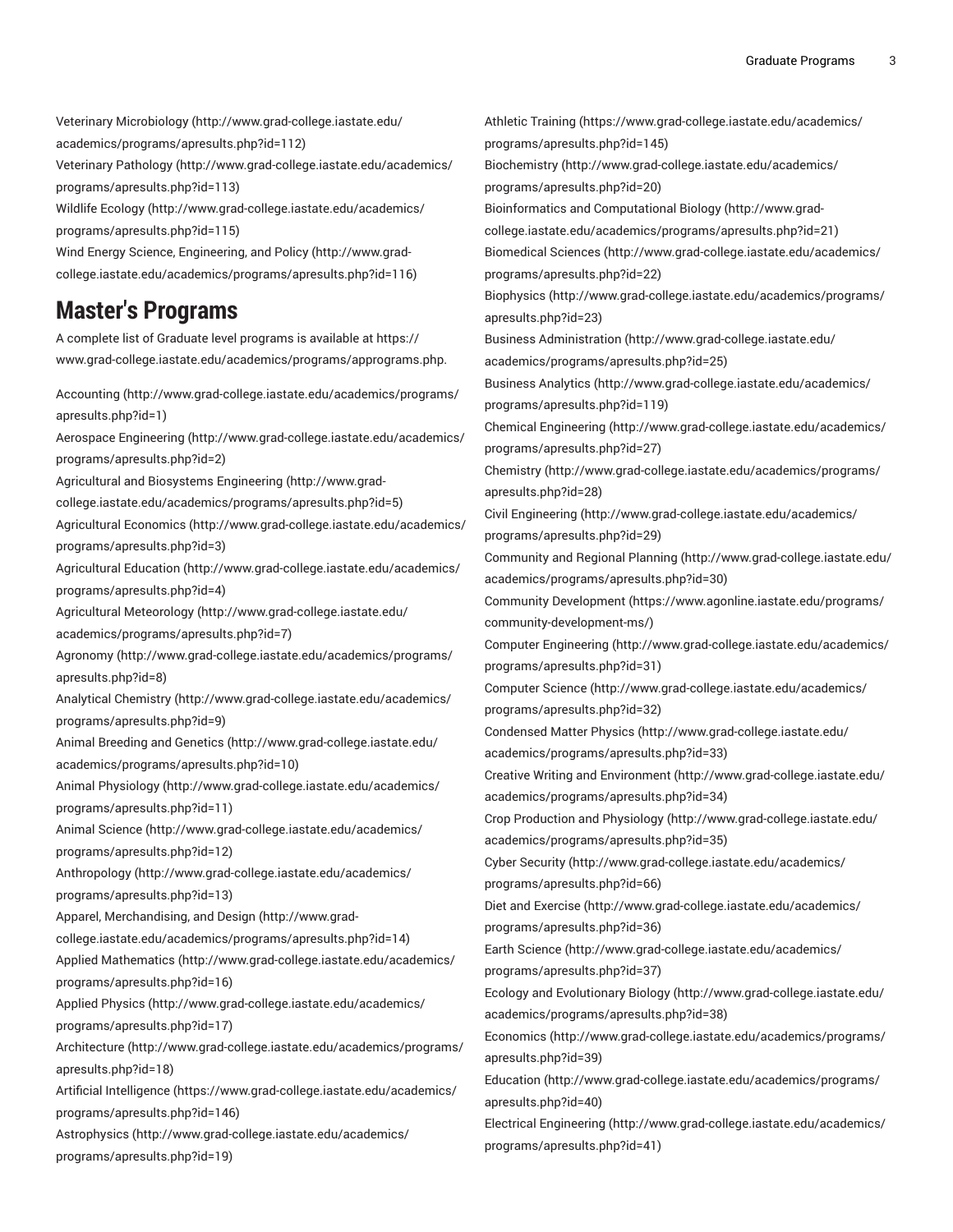Energy Systems [Engineering \(http://www.grad-college.iastate.edu/](http://www.grad-college.iastate.edu/academics/programs/apresults.php?id=117) [academics/programs/apresults.php?id=117](http://www.grad-college.iastate.edu/academics/programs/apresults.php?id=117)) [Engineering Management](http://www.grad-college.iastate.edu/academics/programs/apresults.php?id=42) ([http://www.grad-college.iastate.edu/](http://www.grad-college.iastate.edu/academics/programs/apresults.php?id=42) [academics/programs/apresults.php?id=42\)](http://www.grad-college.iastate.edu/academics/programs/apresults.php?id=42) [Engineering Mechanics](http://www.grad-college.iastate.edu/academics/programs/apresults.php?id=43) ([http://www.grad-college.iastate.edu/academics/](http://www.grad-college.iastate.edu/academics/programs/apresults.php?id=43) [programs/apresults.php?id=43](http://www.grad-college.iastate.edu/academics/programs/apresults.php?id=43)) [English](http://www.grad-college.iastate.edu/academics/programs/apresults.php?id=44) [\(http://www.grad-college.iastate.edu/academics/programs/](http://www.grad-college.iastate.edu/academics/programs/apresults.php?id=44) [apresults.php?id=44](http://www.grad-college.iastate.edu/academics/programs/apresults.php?id=44)) [Entomology](http://www.grad-college.iastate.edu/academics/programs/apresults.php?id=45) ([http://www.grad-college.iastate.edu/academics/programs/](http://www.grad-college.iastate.edu/academics/programs/apresults.php?id=45) [apresults.php?id=45](http://www.grad-college.iastate.edu/academics/programs/apresults.php?id=45)) [Entrepreneurship \(https://www.grad-college.iastate.edu/academics/](https://www.grad-college.iastate.edu/academics/programs/apresults.php?id=152) [programs/apresults.php?id=152\)](https://www.grad-college.iastate.edu/academics/programs/apresults.php?id=152) [Environmental](http://www.grad-college.iastate.edu/academics/programs/apresults.php?id=46) Science ([http://www.grad-college.iastate.edu/academics/](http://www.grad-college.iastate.edu/academics/programs/apresults.php?id=46) [programs/apresults.php?id=46](http://www.grad-college.iastate.edu/academics/programs/apresults.php?id=46)) Event [Management \(https://www.grad-college.iastate.edu/academics/](https://www.grad-college.iastate.edu/academics/programs/apresults.php?id=144) [programs/apresults.php?id=144\)](https://www.grad-college.iastate.edu/academics/programs/apresults.php?id=144) Family and [Consumer](http://www.grad-college.iastate.edu/academics/programs/apresults.php?id=47) Sciences [\(http://www.grad-college.iastate.edu/](http://www.grad-college.iastate.edu/academics/programs/apresults.php?id=47) [academics/programs/apresults.php?id=47\)](http://www.grad-college.iastate.edu/academics/programs/apresults.php?id=47) [Finance \(http://www.grad-college.iastate.edu/academics/programs/](http://www.grad-college.iastate.edu/academics/programs/apresults.php?id=48) [apresults.php?id=48](http://www.grad-college.iastate.edu/academics/programs/apresults.php?id=48)) [Fisheries Biology \(http://www.grad-college.iastate.edu/academics/](http://www.grad-college.iastate.edu/academics/programs/apresults.php?id=49) [programs/apresults.php?id=49](http://www.grad-college.iastate.edu/academics/programs/apresults.php?id=49)) Food Science and [Technology \(http://www.grad-college.iastate.edu/](http://www.grad-college.iastate.edu/academics/programs/apresults.php?id=50) [academics/programs/apresults.php?id=50\)](http://www.grad-college.iastate.edu/academics/programs/apresults.php?id=50) [Forestry \(http://www.grad-college.iastate.edu/academics/programs/](http://www.grad-college.iastate.edu/academics/programs/apresults.php?id=51) [apresults.php?id=51](http://www.grad-college.iastate.edu/academics/programs/apresults.php?id=51)) [Genetics and Genomics](http://www.grad-college.iastate.edu/academics/programs/apresults.php?id=52) ([http://www.grad-college.iastate.edu/](http://www.grad-college.iastate.edu/academics/programs/apresults.php?id=52) [academics/programs/apresults.php?id=52\)](http://www.grad-college.iastate.edu/academics/programs/apresults.php?id=52) [Geology](http://www.grad-college.iastate.edu/academics/programs/apresults.php?id=53) ([http://www.grad-college.iastate.edu/academics/programs/](http://www.grad-college.iastate.edu/academics/programs/apresults.php?id=53) [apresults.php?id=53](http://www.grad-college.iastate.edu/academics/programs/apresults.php?id=53)) [Gerontology \(http://www.grad-college.iastate.edu/academics/programs/](http://www.grad-college.iastate.edu/academics/programs/apresults.php?id=118) [apresults.php?id=118\)](http://www.grad-college.iastate.edu/academics/programs/apresults.php?id=118) [Graphic Design \(http://www.grad-college.iastate.edu/academics/](http://www.grad-college.iastate.edu/academics/programs/apresults.php?id=54) [programs/apresults.php?id=54](http://www.grad-college.iastate.edu/academics/programs/apresults.php?id=54)) [Healthcare](https://www.grad-college.iastate.edu/academics/programs/apresults.php?id=149) Analytics and Operations ([https://www.grad](https://www.grad-college.iastate.edu/academics/programs/apresults.php?id=149)[college.iastate.edu/academics/programs/apresults.php?id=149](https://www.grad-college.iastate.edu/academics/programs/apresults.php?id=149)) High Energy [Physics \(http://www.grad-college.iastate.edu/academics/](http://www.grad-college.iastate.edu/academics/programs/apresults.php?id=55) [programs/apresults.php?id=55](http://www.grad-college.iastate.edu/academics/programs/apresults.php?id=55)) [History](http://www.grad-college.iastate.edu/academics/programs/apresults.php?id=56) ([http://www.grad-college.iastate.edu/academics/programs/](http://www.grad-college.iastate.edu/academics/programs/apresults.php?id=56) [apresults.php?id=56](http://www.grad-college.iastate.edu/academics/programs/apresults.php?id=56)) [Horticulture \(http://www.grad-college.iastate.edu/academics/programs/](http://www.grad-college.iastate.edu/academics/programs/apresults.php?id=58) [apresults.php?id=58](http://www.grad-college.iastate.edu/academics/programs/apresults.php?id=58)) [Hospitality Management \(http://www.grad-college.iastate.edu/](http://www.grad-college.iastate.edu/academics/programs/apresults.php?id=59) [academics/programs/apresults.php?id=59\)](http://www.grad-college.iastate.edu/academics/programs/apresults.php?id=59) [Human Computer Interaction \(http://www.grad-college.iastate.edu/](http://www.grad-college.iastate.edu/academics/programs/apresults.php?id=60) [academics/programs/apresults.php?id=60\)](http://www.grad-college.iastate.edu/academics/programs/apresults.php?id=60) Human [Development](http://www.grad-college.iastate.edu/academics/programs/apresults.php?id=61) and Family Studies ([http://www.grad](http://www.grad-college.iastate.edu/academics/programs/apresults.php?id=61)[college.iastate.edu/academics/programs/apresults.php?id=61\)](http://www.grad-college.iastate.edu/academics/programs/apresults.php?id=61)

[Immunobiology](http://www.grad-college.iastate.edu/academics/programs/apresults.php?id=62) [\(http://www.grad-college.iastate.edu/academics/](http://www.grad-college.iastate.edu/academics/programs/apresults.php?id=62) [programs/apresults.php?id=62](http://www.grad-college.iastate.edu/academics/programs/apresults.php?id=62)) Industrial and Agricultural [Technology](http://www.grad-college.iastate.edu/academics/programs/apresults.php?id=63) ([http://www.grad](http://www.grad-college.iastate.edu/academics/programs/apresults.php?id=63)[college.iastate.edu/academics/programs/apresults.php?id=63](http://www.grad-college.iastate.edu/academics/programs/apresults.php?id=63)) [Industrial Design](http://www.grad-college.iastate.edu/academics/programs/apresults.php?id=64) ([http://www.grad-college.iastate.edu/academics/](http://www.grad-college.iastate.edu/academics/programs/apresults.php?id=64) [programs/apresults.php?id=64](http://www.grad-college.iastate.edu/academics/programs/apresults.php?id=64)) [Industrial Engineering](http://www.grad-college.iastate.edu/academics/programs/apresults.php?id=65) ([http://www.grad-college.iastate.edu/academics/](http://www.grad-college.iastate.edu/academics/programs/apresults.php?id=65) [programs/apresults.php?id=65](http://www.grad-college.iastate.edu/academics/programs/apresults.php?id=65)) [Information Systems \(http://www.grad-college.iastate.edu/academics/](http://www.grad-college.iastate.edu/academics/programs/apresults.php?id=67) [programs/apresults.php?id=67](http://www.grad-college.iastate.edu/academics/programs/apresults.php?id=67)) Inorganic [Chemistry \(http://www.grad-college.iastate.edu/academics/](http://www.grad-college.iastate.edu/academics/programs/apresults.php?id=68) [programs/apresults.php?id=68](http://www.grad-college.iastate.edu/academics/programs/apresults.php?id=68)) [Integrated](http://www.grad-college.iastate.edu/academics/programs/apresults.php?id=69) Visual Arts [\(http://www.grad-college.iastate.edu/academics/](http://www.grad-college.iastate.edu/academics/programs/apresults.php?id=69) [programs/apresults.php?id=69](http://www.grad-college.iastate.edu/academics/programs/apresults.php?id=69)) [Interdisciplinary](http://www.grad-college.iastate.edu/academics/programs/apresults.php?id=70) Graduate Studies [\(http://www.grad-college.iastate.edu/](http://www.grad-college.iastate.edu/academics/programs/apresults.php?id=70) [academics/programs/apresults.php?id=70\)](http://www.grad-college.iastate.edu/academics/programs/apresults.php?id=70) [Interior Design](http://www.grad-college.iastate.edu/academics/programs/apresults.php?id=71) ([http://www.grad-college.iastate.edu/academics/](http://www.grad-college.iastate.edu/academics/programs/apresults.php?id=71) [programs/apresults.php?id=71](http://www.grad-college.iastate.edu/academics/programs/apresults.php?id=71)) [Journalism and Mass Communication](http://www.grad-college.iastate.edu/academics/programs/apresults.php?id=72) ([http://www.grad](http://www.grad-college.iastate.edu/academics/programs/apresults.php?id=72)[college.iastate.edu/academics/programs/apresults.php?id=72](http://www.grad-college.iastate.edu/academics/programs/apresults.php?id=72)) [Kinesiology](http://www.grad-college.iastate.edu/academics/programs/apresults.php?id=73) ([http://www.grad-college.iastate.edu/academics/programs/](http://www.grad-college.iastate.edu/academics/programs/apresults.php?id=73) [apresults.php?id=73](http://www.grad-college.iastate.edu/academics/programs/apresults.php?id=73)) Landscape [Architecture \(http://www.grad-college.iastate.edu/](http://www.grad-college.iastate.edu/academics/programs/apresults.php?id=74) [academics/programs/apresults.php?id=74\)](http://www.grad-college.iastate.edu/academics/programs/apresults.php?id=74) [Materials Science and Engineering \(http://www.grad-college.iastate.edu/](http://www.grad-college.iastate.edu/academics/programs/apresults.php?id=75) [academics/programs/apresults.php?id=75\)](http://www.grad-college.iastate.edu/academics/programs/apresults.php?id=75) [Mathematics](http://www.grad-college.iastate.edu/academics/programs/apresults.php?id=76) ([http://www.grad-college.iastate.edu/academics/](http://www.grad-college.iastate.edu/academics/programs/apresults.php?id=76) [programs/apresults.php?id=76](http://www.grad-college.iastate.edu/academics/programs/apresults.php?id=76)) [Meat Science](http://www.grad-college.iastate.edu/academics/programs/apresults.php?id=77) ([http://www.grad-college.iastate.edu/academics/](http://www.grad-college.iastate.edu/academics/programs/apresults.php?id=77) [programs/apresults.php?id=77](http://www.grad-college.iastate.edu/academics/programs/apresults.php?id=77)) [Mechanical Engineering \(http://www.grad-college.iastate.edu/](http://www.grad-college.iastate.edu/academics/programs/apresults.php?id=78) [academics/programs/apresults.php?id=78\)](http://www.grad-college.iastate.edu/academics/programs/apresults.php?id=78) [Meteorology](http://www.grad-college.iastate.edu/academics/programs/apresults.php?id=79) [\(http://www.grad-college.iastate.edu/academics/programs/](http://www.grad-college.iastate.edu/academics/programs/apresults.php?id=79) [apresults.php?id=79](http://www.grad-college.iastate.edu/academics/programs/apresults.php?id=79)) [Microbiology](http://www.grad-college.iastate.edu/academics/programs/apresults.php?id=80) ([http://www.grad-college.iastate.edu/academics/](http://www.grad-college.iastate.edu/academics/programs/apresults.php?id=80) [programs/apresults.php?id=80](http://www.grad-college.iastate.edu/academics/programs/apresults.php?id=80)) Molecular, Cellular and [Developmental](http://www.grad-college.iastate.edu/academics/programs/apresults.php?id=81) Biology [\(http://www.grad](http://www.grad-college.iastate.edu/academics/programs/apresults.php?id=81)[college.iastate.edu/academics/programs/apresults.php?id=81](http://www.grad-college.iastate.edu/academics/programs/apresults.php?id=81)) [Neuroscience \(http://www.grad-college.iastate.edu/academics/](http://www.grad-college.iastate.edu/academics/programs/apresults.php?id=82) [programs/apresults.php?id=82](http://www.grad-college.iastate.edu/academics/programs/apresults.php?id=82)) [Nuclear Physics \(http://www.grad-college.iastate.edu/academics/](http://www.grad-college.iastate.edu/academics/programs/apresults.php?id=83) [programs/apresults.php?id=83](http://www.grad-college.iastate.edu/academics/programs/apresults.php?id=83)) [Nutritional Sciences](http://www.grad-college.iastate.edu/academics/programs/apresults.php?id=84) ([http://www.grad-college.iastate.edu/academics/](http://www.grad-college.iastate.edu/academics/programs/apresults.php?id=84) [programs/apresults.php?id=84](http://www.grad-college.iastate.edu/academics/programs/apresults.php?id=84)) [Operations](http://www.grad-college.iastate.edu/academics/programs/apresults.php?id=120) Research [\(http://www.grad-college.iastate.edu/academics/](http://www.grad-college.iastate.edu/academics/programs/apresults.php?id=120) [programs/apresults.php?id=120\)](http://www.grad-college.iastate.edu/academics/programs/apresults.php?id=120) Organic [Chemistry \(http://www.grad-college.iastate.edu/academics/](http://www.grad-college.iastate.edu/academics/programs/apresults.php?id=85) [programs/apresults.php?id=85](http://www.grad-college.iastate.edu/academics/programs/apresults.php?id=85))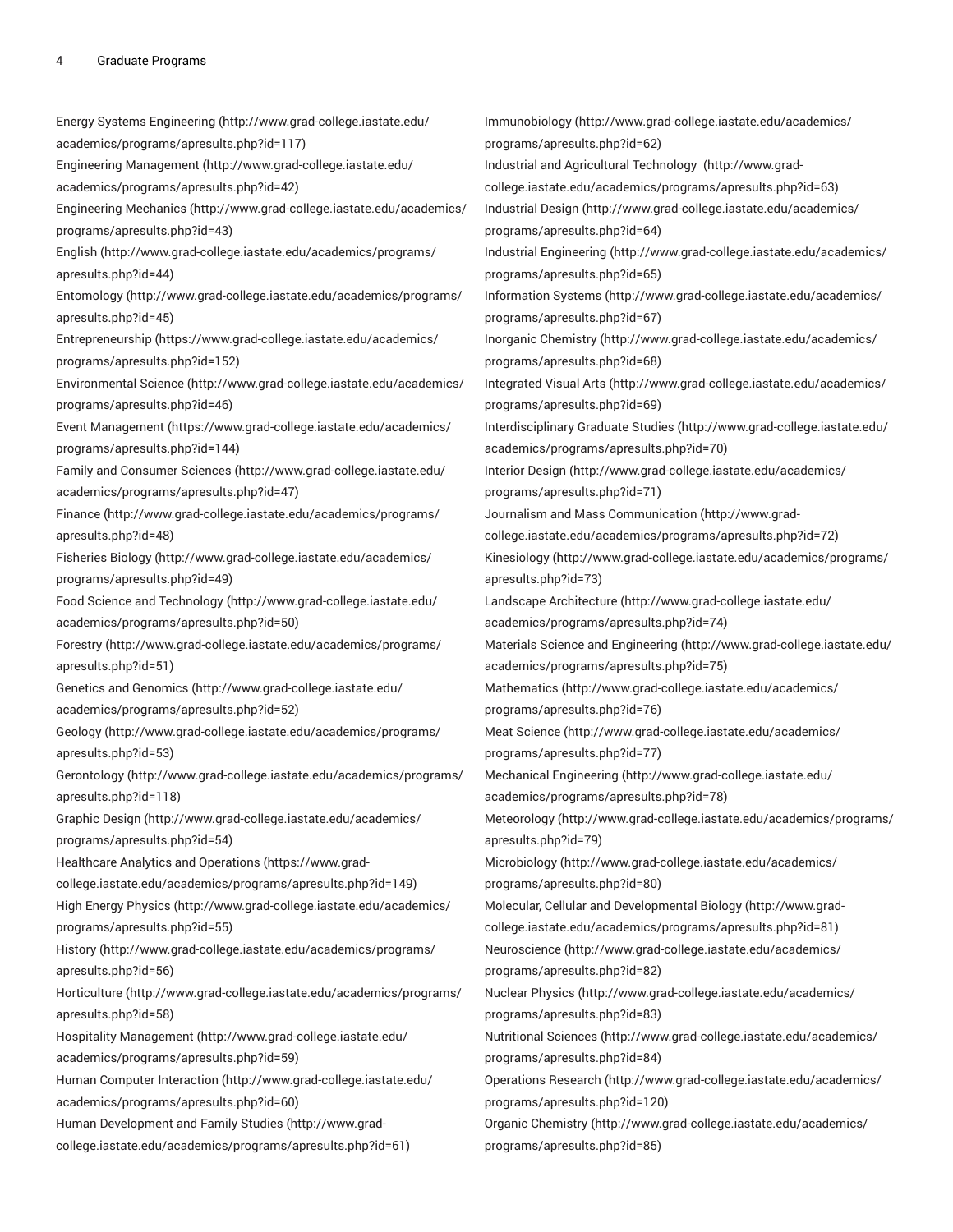Physical [Chemistry](http://www.grad-college.iastate.edu/academics/programs/apresults.php?id=86) ([http://www.grad-college.iastate.edu/academics/](http://www.grad-college.iastate.edu/academics/programs/apresults.php?id=86) [programs/apresults.php?id=86](http://www.grad-college.iastate.edu/academics/programs/apresults.php?id=86)) [Physics](http://www.grad-college.iastate.edu/academics/programs/apresults.php?id=87) ([http://www.grad-college.iastate.edu/academics/programs/](http://www.grad-college.iastate.edu/academics/programs/apresults.php?id=87) [apresults.php?id=87](http://www.grad-college.iastate.edu/academics/programs/apresults.php?id=87)) [Plant Biology \(http://www.grad-college.iastate.edu/academics/](http://www.grad-college.iastate.edu/academics/programs/apresults.php?id=88) [programs/apresults.php?id=88](http://www.grad-college.iastate.edu/academics/programs/apresults.php?id=88)) Plant [Breeding \(http://www.grad-college.iastate.edu/academics/](http://www.grad-college.iastate.edu/academics/programs/apresults.php?id=89) [programs/apresults.php?id=89](http://www.grad-college.iastate.edu/academics/programs/apresults.php?id=89)) Plant [Pathology](http://www.grad-college.iastate.edu/academics/programs/apresults.php?id=90) ([http://www.grad-college.iastate.edu/academics/](http://www.grad-college.iastate.edu/academics/programs/apresults.php?id=90) [programs/apresults.php?id=90](http://www.grad-college.iastate.edu/academics/programs/apresults.php?id=90)) [Political](http://www.grad-college.iastate.edu/academics/programs/apresults.php?id=91) Science [\(http://www.grad-college.iastate.edu/academics/](http://www.grad-college.iastate.edu/academics/programs/apresults.php?id=91) [programs/apresults.php?id=91](http://www.grad-college.iastate.edu/academics/programs/apresults.php?id=91)) [Professional](https://www.grad-college.iastate.edu/academics/programs/apresults.php?id=140) Practice in Dietetics ([https://www.grad-college.iastate.edu/](https://www.grad-college.iastate.edu/academics/programs/apresults.php?id=140) [academics/programs/apresults.php?id=140](https://www.grad-college.iastate.edu/academics/programs/apresults.php?id=140)) [Psychology \(http://www.grad-college.iastate.edu/academics/programs/](http://www.grad-college.iastate.edu/academics/programs/apresults.php?id=93) [apresults.php?id=93](http://www.grad-college.iastate.edu/academics/programs/apresults.php?id=93)) Real Estate [Development](https://www.grad-college.iastate.edu/academics/programs/apresults.php?id=142) ([https://www.grad-college.iastate.edu/](https://www.grad-college.iastate.edu/academics/programs/apresults.php?id=142) [academics/programs/apresults.php?id=142](https://www.grad-college.iastate.edu/academics/programs/apresults.php?id=142)) Rhetoric, Composition, and Professional [Communication](http://www.grad-college.iastate.edu/academics/programs/apresults.php?id=95) ([http://](http://www.grad-college.iastate.edu/academics/programs/apresults.php?id=95) [www.grad-college.iastate.edu/academics/programs/apresults.php?](http://www.grad-college.iastate.edu/academics/programs/apresults.php?id=95) [id=95](http://www.grad-college.iastate.edu/academics/programs/apresults.php?id=95)) [Rural Sociology](http://www.grad-college.iastate.edu/academics/programs/apresults.php?id=97) [\(http://www.grad-college.iastate.edu/academics/](http://www.grad-college.iastate.edu/academics/programs/apresults.php?id=97) [programs/apresults.php?id=97](http://www.grad-college.iastate.edu/academics/programs/apresults.php?id=97)) Science [Education \(http://www.grad-college.iastate.edu/academics/](http://www.grad-college.iastate.edu/academics/programs/apresults.php?id=99) [programs/apresults.php?id=99](http://www.grad-college.iastate.edu/academics/programs/apresults.php?id=99)) Seed [Technology](http://www.grad-college.iastate.edu/academics/programs/apresults.php?id=100) and Business ([http://www.grad-college.iastate.edu/](http://www.grad-college.iastate.edu/academics/programs/apresults.php?id=100) [academics/programs/apresults.php?id=100](http://www.grad-college.iastate.edu/academics/programs/apresults.php?id=100)) [Sociology](http://www.grad-college.iastate.edu/academics/programs/apresults.php?id=101) [\(http://www.grad-college.iastate.edu/academics/programs/](http://www.grad-college.iastate.edu/academics/programs/apresults.php?id=101) [apresults.php?id=101\)](http://www.grad-college.iastate.edu/academics/programs/apresults.php?id=101) [Soil Science](http://www.grad-college.iastate.edu/academics/programs/apresults.php?id=102) ([http://www.grad-college.iastate.edu/academics/programs/](http://www.grad-college.iastate.edu/academics/programs/apresults.php?id=102) [apresults.php?id=102\)](http://www.grad-college.iastate.edu/academics/programs/apresults.php?id=102) [Statistics](http://www.grad-college.iastate.edu/academics/programs/apresults.php?id=103) ([http://www.grad-college.iastate.edu/academics/programs/](http://www.grad-college.iastate.edu/academics/programs/apresults.php?id=103) [apresults.php?id=103\)](http://www.grad-college.iastate.edu/academics/programs/apresults.php?id=103) [Sustainable](http://catalog.iastate.edu/collegeofagricultureandlifesciences/sustainableagriculture/) Agriculture ([http://catalog.iastate.edu/](http://catalog.iastate.edu/collegeofagricultureandlifesciences/sustainableagriculture/) [collegeofagricultureandlifesciences/sustainableagriculture/](http://catalog.iastate.edu/collegeofagricultureandlifesciences/sustainableagriculture/)) Sustainable [Environments](http://www.grad-college.iastate.edu/academics/programs/apresults.php?id=105) ([http://www.grad-college.iastate.edu/](http://www.grad-college.iastate.edu/academics/programs/apresults.php?id=105) [academics/programs/apresults.php?id=105](http://www.grad-college.iastate.edu/academics/programs/apresults.php?id=105)) [Systems Engineering](http://www.grad-college.iastate.edu/academics/programs/apresults.php?id=106) ([http://www.grad-college.iastate.edu/academics/](http://www.grad-college.iastate.edu/academics/programs/apresults.php?id=106) [programs/apresults.php?id=106\)](http://www.grad-college.iastate.edu/academics/programs/apresults.php?id=106) Teaching English as a Second [Language/Applied](http://www.grad-college.iastate.edu/academics/programs/apresults.php?id=107) Linguistics [\(http://](http://www.grad-college.iastate.edu/academics/programs/apresults.php?id=107) [www.grad-college.iastate.edu/academics/programs/apresults.php?](http://www.grad-college.iastate.edu/academics/programs/apresults.php?id=107) [id=107\)](http://www.grad-college.iastate.edu/academics/programs/apresults.php?id=107) [Toxicology \(http://www.grad-college.iastate.edu/academics/programs/](http://www.grad-college.iastate.edu/academics/programs/apresults.php?id=108) [apresults.php?id=108\)](http://www.grad-college.iastate.edu/academics/programs/apresults.php?id=108) [Transportation](http://www.grad-college.iastate.edu/academics/programs/apresults.php?id=109) ([http://www.grad-college.iastate.edu/academics/](http://www.grad-college.iastate.edu/academics/programs/apresults.php?id=109) [programs/apresults.php?id=109\)](http://www.grad-college.iastate.edu/academics/programs/apresults.php?id=109) [Urban Design](http://www.grad-college.iastate.edu/academics/programs/apresults.php?id=110) ([http://www.grad-college.iastate.edu/academics/](http://www.grad-college.iastate.edu/academics/programs/apresults.php?id=110) [programs/apresults.php?id=110\)](http://www.grad-college.iastate.edu/academics/programs/apresults.php?id=110)

[Veterinary](http://www.grad-college.iastate.edu/academics/programs/apresults.php?id=111) Clinical Science [\(http://www.grad-college.iastate.edu/](http://www.grad-college.iastate.edu/academics/programs/apresults.php?id=111) [academics/programs/apresults.php?id=111](http://www.grad-college.iastate.edu/academics/programs/apresults.php?id=111)) Veterinary [Microbiology \(http://www.grad-college.iastate.edu/](http://www.grad-college.iastate.edu/academics/programs/apresults.php?id=112) [academics/programs/apresults.php?id=112](http://www.grad-college.iastate.edu/academics/programs/apresults.php?id=112)) [Veterinary](http://www.grad-college.iastate.edu/academics/programs/apresults.php?id=113) Pathology [\(http://www.grad-college.iastate.edu/academics/](http://www.grad-college.iastate.edu/academics/programs/apresults.php?id=113) [programs/apresults.php?id=113\)](http://www.grad-college.iastate.edu/academics/programs/apresults.php?id=113) Veterinary [Preventive](http://www.grad-college.iastate.edu/academics/programs/apresults.php?id=114) Medicine [\(http://www.grad-college.iastate.edu/](http://www.grad-college.iastate.edu/academics/programs/apresults.php?id=114) [academics/programs/apresults.php?id=114](http://www.grad-college.iastate.edu/academics/programs/apresults.php?id=114)) Wildlife [Ecology](http://www.grad-college.iastate.edu/academics/programs/apresults.php?id=115) [\(http://www.grad-college.iastate.edu/academics/](http://www.grad-college.iastate.edu/academics/programs/apresults.php?id=115) [programs/apresults.php?id=115\)](http://www.grad-college.iastate.edu/academics/programs/apresults.php?id=115) **Graduate Certificates** A complete list of Graduate level programs is available at [https://](https://www.grad-college.iastate.edu/academics/programs/apprograms.php) [www.grad-college.iastate.edu/academics/programs/apprograms.php](https://www.grad-college.iastate.edu/academics/programs/apprograms.php) [\(https://www.grad-college.iastate.edu/academics/programs/](https://www.grad-college.iastate.edu/academics/programs/apprograms.php) [apprograms.php\)](https://www.grad-college.iastate.edu/academics/programs/apprograms.php)

Advanced [Manufacturing](http://www.grad-college.iastate.edu/academics/programs/acresults.php?id=1) ([http://www.grad-college.iastate.edu/](http://www.grad-college.iastate.edu/academics/programs/acresults.php?id=1) [academics/programs/acresults.php?id=1](http://www.grad-college.iastate.edu/academics/programs/acresults.php?id=1))

[Agronomy](http://www.grad-college.iastate.edu/academics/programs/acresults.php?id=50) [\(http://www.grad-college.iastate.edu/academics/programs/](http://www.grad-college.iastate.edu/academics/programs/acresults.php?id=50) [acresults.php?id=50](http://www.grad-college.iastate.edu/academics/programs/acresults.php?id=50))

Applied [Research](http://www.grad-college.iastate.edu/academics/programs/acresults.php?id=2) Methods in the Human Sciences [\(http://www.grad](http://www.grad-college.iastate.edu/academics/programs/acresults.php?id=2)[college.iastate.edu/academics/programs/acresults.php?id=2\)](http://www.grad-college.iastate.edu/academics/programs/acresults.php?id=2)

[Biochemistry \(https://www.grad-college.iastate.edu/academics/](https://www.grad-college.iastate.edu/academics/programs/acresults.php?id=52) [programs/acresults.php?id=52](https://www.grad-college.iastate.edu/academics/programs/acresults.php?id=52))

[Breeding](https://www.grad-college.iastate.edu/academics/programs/acresults.php?id=64) for Organic Crops ([https://www.grad-college.iastate.edu/](https://www.grad-college.iastate.edu/academics/programs/acresults.php?id=64) [academics/programs/acresults.php?id=64\)](https://www.grad-college.iastate.edu/academics/programs/acresults.php?id=64)

[Business Analytics \(http://www.grad-college.iastate.edu/academics/](http://www.grad-college.iastate.edu/academics/programs/acresults.php?id=51) [programs/acresults.php?id=51](http://www.grad-college.iastate.edu/academics/programs/acresults.php?id=51))

[Community](http://www.grad-college.iastate.edu/academics/programs/acresults.php?id=5) College Teaching ([http://www.grad-college.iastate.edu/](http://www.grad-college.iastate.edu/academics/programs/acresults.php?id=5) [academics/programs/acresults.php?id=5](http://www.grad-college.iastate.edu/academics/programs/acresults.php?id=5))

[Computational Fluid Dynamics \(being discontinued\) \(http://www.grad](http://www.grad-college.iastate.edu/academics/programs/acresults.php?id=6)[college.iastate.edu/academics/programs/acresults.php?id=6\)](http://www.grad-college.iastate.edu/academics/programs/acresults.php?id=6)

[Computer Networking](http://www.grad-college.iastate.edu/academics/programs/acresults.php?id=7) ([http://www.grad-college.iastate.edu/academics/](http://www.grad-college.iastate.edu/academics/programs/acresults.php?id=7) [programs/acresults.php?id=7\)](http://www.grad-college.iastate.edu/academics/programs/acresults.php?id=7)

[Construction Management](http://www.grad-college.iastate.edu/academics/programs/acresults.php?id=8) [\(http://www.grad-college.iastate.edu/](http://www.grad-college.iastate.edu/academics/programs/acresults.php?id=8) [academics/programs/acresults.php?id=8](http://www.grad-college.iastate.edu/academics/programs/acresults.php?id=8))

[Cyber Security](https://www.grad-college.iastate.edu/academics/programs/acresults.php?id=28) [\(https://www.grad-college.iastate.edu/academics/](https://www.grad-college.iastate.edu/academics/programs/acresults.php?id=28) [programs/acresults.php?id=28](https://www.grad-college.iastate.edu/academics/programs/acresults.php?id=28))

Data Driven Food, Energy, and Water [Decision](https://www.grad-college.iastate.edu/academics/programs/acresults.php?id=63) Making ([https://www.grad](https://www.grad-college.iastate.edu/academics/programs/acresults.php?id=63)[college.iastate.edu/academics/programs/acresults.php?id=63](https://www.grad-college.iastate.edu/academics/programs/acresults.php?id=63)) [Developmental](http://www.grad-college.iastate.edu/academics/programs/acresults.php?id=9) and Family Sciences Advanced Research Design and

[Methods](http://www.grad-college.iastate.edu/academics/programs/acresults.php?id=9) ([http://www.grad-college.iastate.edu/academics/programs/](http://www.grad-college.iastate.edu/academics/programs/acresults.php?id=9) [acresults.php?id=9\)](http://www.grad-college.iastate.edu/academics/programs/acresults.php?id=9)

Digital [Marketplace](https://www.grad-college.iastate.edu/academics/programs/acresults.php?id=66) Analytics ([https://www.grad-college.iastate.edu/](https://www.grad-college.iastate.edu/academics/programs/acresults.php?id=66) [academics/programs/acresults.php?id=66\)](https://www.grad-college.iastate.edu/academics/programs/acresults.php?id=66)

Education and Outreach in [Agriculture](https://www.grad-college.iastate.edu/academics/programs/acresults.php?id=65) and Natural Resources [\(https://](https://www.grad-college.iastate.edu/academics/programs/acresults.php?id=65) [www.grad-college.iastate.edu/academics/programs/acresults.php?](https://www.grad-college.iastate.edu/academics/programs/acresults.php?id=65) [id=65](https://www.grad-college.iastate.edu/academics/programs/acresults.php?id=65))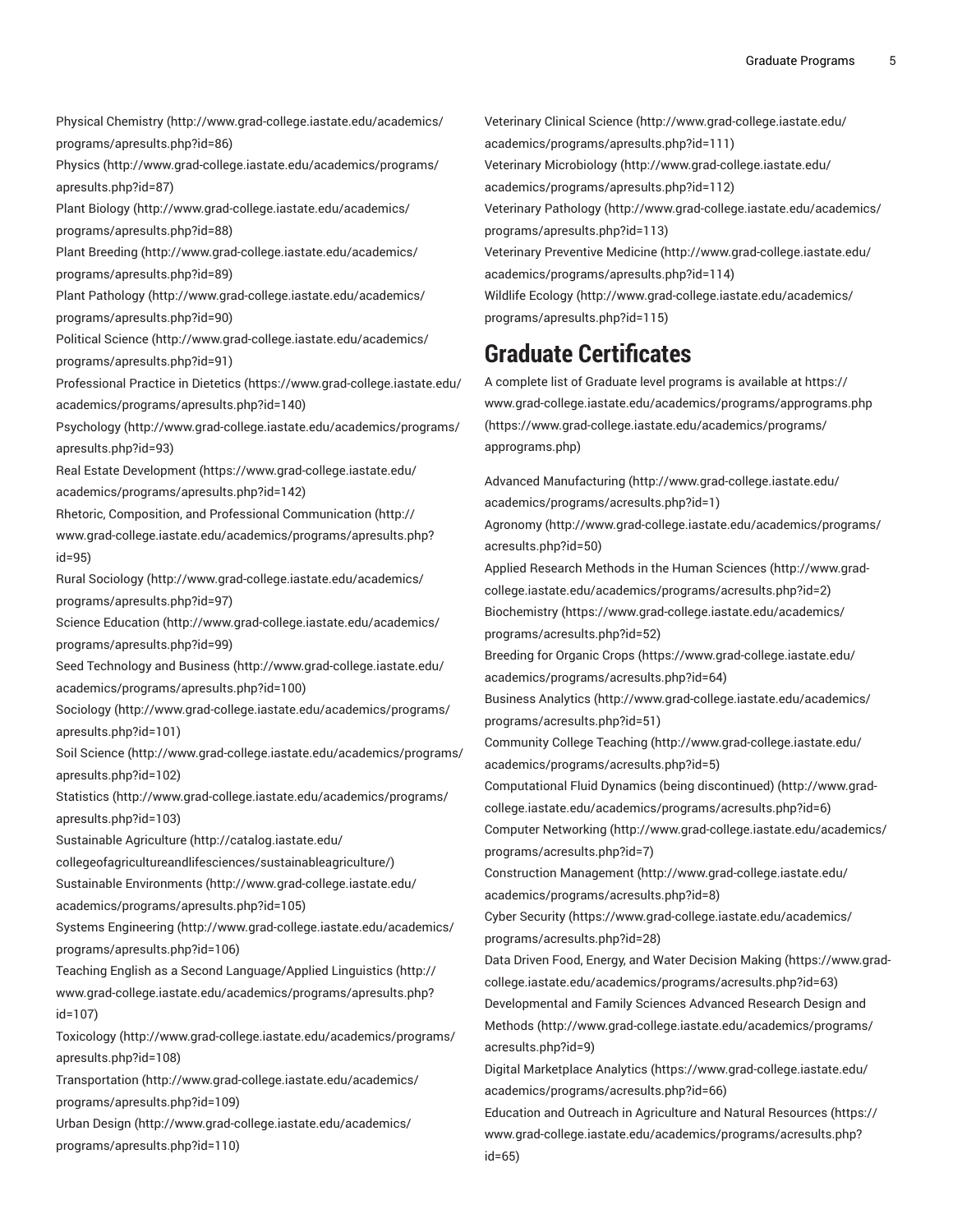[Education](http://www.grad-college.iastate.edu/academics/programs/acresults.php?id=40) for Social Justice [\(http://www.grad-college.iastate.edu/](http://www.grad-college.iastate.edu/academics/programs/acresults.php?id=40) [academics/programs/acresults.php?id=40](http://www.grad-college.iastate.edu/academics/programs/acresults.php?id=40)) [Embedded Systems \(http://www.grad-college.iastate.edu/academics/](http://www.grad-college.iastate.edu/academics/programs/acresults.php?id=13) [programs/acresults.php?id=13\)](http://www.grad-college.iastate.edu/academics/programs/acresults.php?id=13) Energy Systems [Engineering \(http://www.grad-college.iastate.edu/](http://www.grad-college.iastate.edu/academics/programs/acresults.php?id=14) [academics/programs/acresults.php?id=14](http://www.grad-college.iastate.edu/academics/programs/acresults.php?id=14)) [Enterprise Cyber Security Management](https://www.grad-college.iastate.edu/academics/programs/acresults.php?id=62) ([https://www.grad](https://www.grad-college.iastate.edu/academics/programs/acresults.php?id=62)[college.iastate.edu/academics/programs/acresults.php?id=62\)](https://www.grad-college.iastate.edu/academics/programs/acresults.php?id=62) [Entrepreneurship](https://www.grad-college.iastate.edu/academics/programs/acresults.php?id=15) and Innovation ([https://www.grad-college.iastate.edu/](https://www.grad-college.iastate.edu/academics/programs/acresults.php?id=15) [academics/programs/acresults.php?id=15](https://www.grad-college.iastate.edu/academics/programs/acresults.php?id=15)) [Environmental](https://www.grad-college.iastate.edu/academics/programs/acresults.php?id=16) Engineering [\(https://www.grad-college.iastate.edu/](https://www.grad-college.iastate.edu/academics/programs/acresults.php?id=16) [academics/programs/acresults.php?id=16](https://www.grad-college.iastate.edu/academics/programs/acresults.php?id=16)) [Environmental](https://www.grad-college.iastate.edu/academics/programs/acresults.php?id=17) Systems ([https://www.grad-college.iastate.edu/](https://www.grad-college.iastate.edu/academics/programs/acresults.php?id=17) [academics/programs/acresults.php?id=17](https://www.grad-college.iastate.edu/academics/programs/acresults.php?id=17)) Family [Financial](http://www.grad-college.iastate.edu/academics/programs/acresults.php?id=18) Planning [\(http://www.grad-college.iastate.edu/](http://www.grad-college.iastate.edu/academics/programs/acresults.php?id=18) [academics/programs/acresults.php?id=18](http://www.grad-college.iastate.edu/academics/programs/acresults.php?id=18)) Family [Well-Being](http://www.grad-college.iastate.edu/academics/programs/acresults.php?id=19) in Diverse Society [\(http://www.grad](http://www.grad-college.iastate.edu/academics/programs/acresults.php?id=19)[college.iastate.edu/academics/programs/acresults.php?id=19\)](http://www.grad-college.iastate.edu/academics/programs/acresults.php?id=19) [Finance \(https://www.grad-college.iastate.edu/academics/programs/](https://www.grad-college.iastate.edu/academics/programs/acresults.php?id=61) [acresults.php?id=61\)](https://www.grad-college.iastate.edu/academics/programs/acresults.php?id=61) [Financial and Housing Counseling](http://www.grad-college.iastate.edu/academics/programs/acresults.php?id=20) [\(http://www.grad-college.iastate.edu/](http://www.grad-college.iastate.edu/academics/programs/acresults.php?id=20) [academics/programs/acresults.php?id=20](http://www.grad-college.iastate.edu/academics/programs/acresults.php?id=20)) Food Safety and [Defense](http://www.grad-college.iastate.edu/academics/programs/acresults.php?id=21) ([http://www.grad-college.iastate.edu/](http://www.grad-college.iastate.edu/academics/programs/acresults.php?id=21) [academics/programs/acresults.php?id=21](http://www.grad-college.iastate.edu/academics/programs/acresults.php?id=21)) Forensic [Sciences \(https://www.grad-college.iastate.edu/academics/](https://www.grad-college.iastate.edu/academics/programs/acresults.php?id=22) [programs/acresults.php?id=22\)](https://www.grad-college.iastate.edu/academics/programs/acresults.php?id=22) [Geographic Information Systems \(http://www.grad-college.iastate.edu/](http://www.grad-college.iastate.edu/academics/programs/acresults.php?id=23) [academics/programs/acresults.php?id=23](http://www.grad-college.iastate.edu/academics/programs/acresults.php?id=23)) [Gerontology \(http://www.grad-college.iastate.edu/academics/programs/](http://www.grad-college.iastate.edu/academics/programs/acresults.php?id=24) [acresults.php?id=24\)](http://www.grad-college.iastate.edu/academics/programs/acresults.php?id=24) [Graduate](http://www.grad-college.iastate.edu/academics/programs/acresults.php?id=25) Student Teaching ([http://www.grad-college.iastate.edu/](http://www.grad-college.iastate.edu/academics/programs/acresults.php?id=25) [academics/programs/acresults.php?id=25](http://www.grad-college.iastate.edu/academics/programs/acresults.php?id=25)) [Human Computer Interaction \(http://www.grad-college.iastate.edu/](http://www.grad-college.iastate.edu/academics/programs/acresults.php?id=26) [academics/programs/acresults.php?id=26](http://www.grad-college.iastate.edu/academics/programs/acresults.php?id=26)) [Infant and Early Childhood Mental Health](http://www.grad-college.iastate.edu/academics/programs/acresults.php?id=27) [\(http://www.grad](http://www.grad-college.iastate.edu/academics/programs/acresults.php?id=27)[college.iastate.edu/academics/programs/acresults.php?id=27\)](http://www.grad-college.iastate.edu/academics/programs/acresults.php?id=27) [Instructional Design](http://www.grad-college.iastate.edu/academics/programs/acresults.php?id=29) ([http://www.grad-college.iastate.edu/academics/](http://www.grad-college.iastate.edu/academics/programs/acresults.php?id=29) [programs/acresults.php?id=29\)](http://www.grad-college.iastate.edu/academics/programs/acresults.php?id=29) Lifespan [Development](http://www.grad-college.iastate.edu/academics/programs/acresults.php?id=30) ([http://www.grad-college.iastate.edu/academics/](http://www.grad-college.iastate.edu/academics/programs/acresults.php?id=30) [programs/acresults.php?id=30\)](http://www.grad-college.iastate.edu/academics/programs/acresults.php?id=30) Literacy Coaching [Certificate](https://www.grad-college.iastate.edu/academics/programs/acresults.php?id=31) [\(https://www.grad-college.iastate.edu/](https://www.grad-college.iastate.edu/academics/programs/acresults.php?id=31) [academics/programs/acresults.php?id=31](https://www.grad-college.iastate.edu/academics/programs/acresults.php?id=31)) [Mathematics \(https://www.grad-college.iastate.edu/academics/](https://www.grad-college.iastate.edu/academics/programs/acresults.php?id=60) [programs/acresults.php?id=60\)](https://www.grad-college.iastate.edu/academics/programs/acresults.php?id=60) [Meat Science \(https://www.grad-college.iastate.edu/academics/](https://www.grad-college.iastate.edu/academics/programs/acresults.php?id=59) [programs/acresults.php?id=59\)](https://www.grad-college.iastate.edu/academics/programs/acresults.php?id=59) [Nondestructive](https://www.grad-college.iastate.edu/academics/programs/acresults.php?id=55) Evaluation [\(https://www.grad-college.iastate.edu/](https://www.grad-college.iastate.edu/academics/programs/acresults.php?id=55) [academics/programs/acresults.php?id=55](https://www.grad-college.iastate.edu/academics/programs/acresults.php?id=55)) [college.iastate.edu/academics/programs/acresults.php?id=49](http://www.grad-college.iastate.edu/academics/programs/acresults.php?id=49))

Power Systems [Engineering](https://www.grad-college.iastate.edu/academics/programs/acresults.php?id=34) ([https://www.grad-college.iastate.edu/](https://www.grad-college.iastate.edu/academics/programs/acresults.php?id=34) [academics/programs/acresults.php?id=34\)](https://www.grad-college.iastate.edu/academics/programs/acresults.php?id=34) [Preservation](https://www.grad-college.iastate.edu/academics/programs/acresults.php?id=53) and Cultural Heritage ([https://www.grad](https://www.grad-college.iastate.edu/academics/programs/acresults.php?id=53)[college.iastate.edu/academics/programs/acresults.php?id=53](https://www.grad-college.iastate.edu/academics/programs/acresults.php?id=53)) Public [Management](http://www.grad-college.iastate.edu/academics/programs/acresults.php?id=36) and Policy [\(http://www.grad-college.iastate.edu/](http://www.grad-college.iastate.edu/academics/programs/acresults.php?id=36) [academics/programs/acresults.php?id=36\)](http://www.grad-college.iastate.edu/academics/programs/acresults.php?id=36) [Quantitative](http://www.grad-college.iastate.edu/academics/programs/acresults.php?id=37) Psychology ([http://www.grad-college.iastate.edu/](http://www.grad-college.iastate.edu/academics/programs/acresults.php?id=37) [academics/programs/acresults.php?id=37\)](http://www.grad-college.iastate.edu/academics/programs/acresults.php?id=37) [Seed Business Management](http://www.grad-college.iastate.edu/academics/programs/acresults.php?id=38) ([http://www.grad-college.iastate.edu/](http://www.grad-college.iastate.edu/academics/programs/acresults.php?id=38) [academics/programs/acresults.php?id=38\)](http://www.grad-college.iastate.edu/academics/programs/acresults.php?id=38) Seed Science and [Technology \(http://www.grad-college.iastate.edu/](http://www.grad-college.iastate.edu/academics/programs/acresults.php?id=39) [academics/programs/acresults.php?id=39\)](http://www.grad-college.iastate.edu/academics/programs/acresults.php?id=39) [Software](http://www.grad-college.iastate.edu/academics/programs/acresults.php?id=41) Systems ([http://www.grad-college.iastate.edu/academics/](http://www.grad-college.iastate.edu/academics/programs/acresults.php?id=41) [programs/acresults.php?id=41](http://www.grad-college.iastate.edu/academics/programs/acresults.php?id=41)) Special [Education](http://www.grad-college.iastate.edu/academics/programs/acresults.php?id=42) ([http://www.grad-college.iastate.edu/academics/](http://www.grad-college.iastate.edu/academics/programs/acresults.php?id=42) [programs/acresults.php?id=42](http://www.grad-college.iastate.edu/academics/programs/acresults.php?id=42)) [Superintendent](http://www.grad-college.iastate.edu/academics/programs/acresults.php?id=44) Licensure [\(http://www.grad-college.iastate.edu/](http://www.grad-college.iastate.edu/academics/programs/acresults.php?id=44) [academics/programs/acresults.php?id=44\)](http://www.grad-college.iastate.edu/academics/programs/acresults.php?id=44) [Supply Chain Management](https://www.grad-college.iastate.edu/academics/programs/acresults.php?id=54) ([https://www.grad-college.iastate.edu/](https://www.grad-college.iastate.edu/academics/programs/acresults.php?id=54) [academics/programs/acresults.php?id=54\)](https://www.grad-college.iastate.edu/academics/programs/acresults.php?id=54) [Systems Engineering](http://www.grad-college.iastate.edu/academics/programs/acresults.php?id=45) ([http://www.grad-college.iastate.edu/academics/](http://www.grad-college.iastate.edu/academics/programs/acresults.php?id=45) [programs/acresults.php?id=45](http://www.grad-college.iastate.edu/academics/programs/acresults.php?id=45)) Teaching English as a Second [Language/Teaching](http://www.grad-college.iastate.edu/academics/programs/acresults.php?id=46) English as a Foreign [Language](http://www.grad-college.iastate.edu/academics/programs/acresults.php?id=46) ([http://www.grad-college.iastate.edu/academics/programs/](http://www.grad-college.iastate.edu/academics/programs/acresults.php?id=46) [acresults.php?id=46](http://www.grad-college.iastate.edu/academics/programs/acresults.php?id=46)) Veterinary [Preventive](http://www.grad-college.iastate.edu/academics/programs/acresults.php?id=47) Medicine [\(http://www.grad-college.iastate.edu/](http://www.grad-college.iastate.edu/academics/programs/acresults.php?id=47) [academics/programs/acresults.php?id=47\)](http://www.grad-college.iastate.edu/academics/programs/acresults.php?id=47) Youth [Development](http://www.grad-college.iastate.edu/academics/programs/acresults.php?id=48) Specialist ([http://www.grad-college.iastate.edu/](http://www.grad-college.iastate.edu/academics/programs/acresults.php?id=48) [academics/programs/acresults.php?id=48\)](http://www.grad-college.iastate.edu/academics/programs/acresults.php?id=48) Youth Program [Management](http://www.grad-college.iastate.edu/academics/programs/acresults.php?id=49) and Evaluation ([http://www.grad-](http://www.grad-college.iastate.edu/academics/programs/acresults.php?id=49)

#### **Graduate Minors**

Minors are available in many disciplinary and interdepartmental graduate programs. Some programs offer only a minor. In other programs, students may declare either a major or a minor. Programs offering a major are not required to offer a minor. A student may not major and minor in the same discipline for a single degree or across multiple degrees. To illustrate, a student earning a Ph.D. in computer science may not minor in statistics for their Ph.D. program if they are also pursuing an MS in statistics.

#### **Graduate Minor Only Programs**

The following programs are available as minor only. These minors do not have an associated graduate major.

[Applied Scientific Computing](http://asc.aere.iastate.edu/) [\(http://asc.aere.iastate.edu/](http://asc.aere.iastate.edu/)) [Criminal Justice](https://soc-cj.iastate.edu/) [\(https://soc-cj.iastate.edu/\)](https://soc-cj.iastate.edu/) [French](http://catalog.iastate.edu/collegeofliberalartsandsciences/worldlanguagesandcultures/) ([http://catalog.iastate.edu/collegeofliberalartsandsciences/](http://catalog.iastate.edu/collegeofliberalartsandsciences/worldlanguagesandcultures/) [worldlanguagesandcultures/\)](http://catalog.iastate.edu/collegeofliberalartsandsciences/worldlanguagesandcultures/)